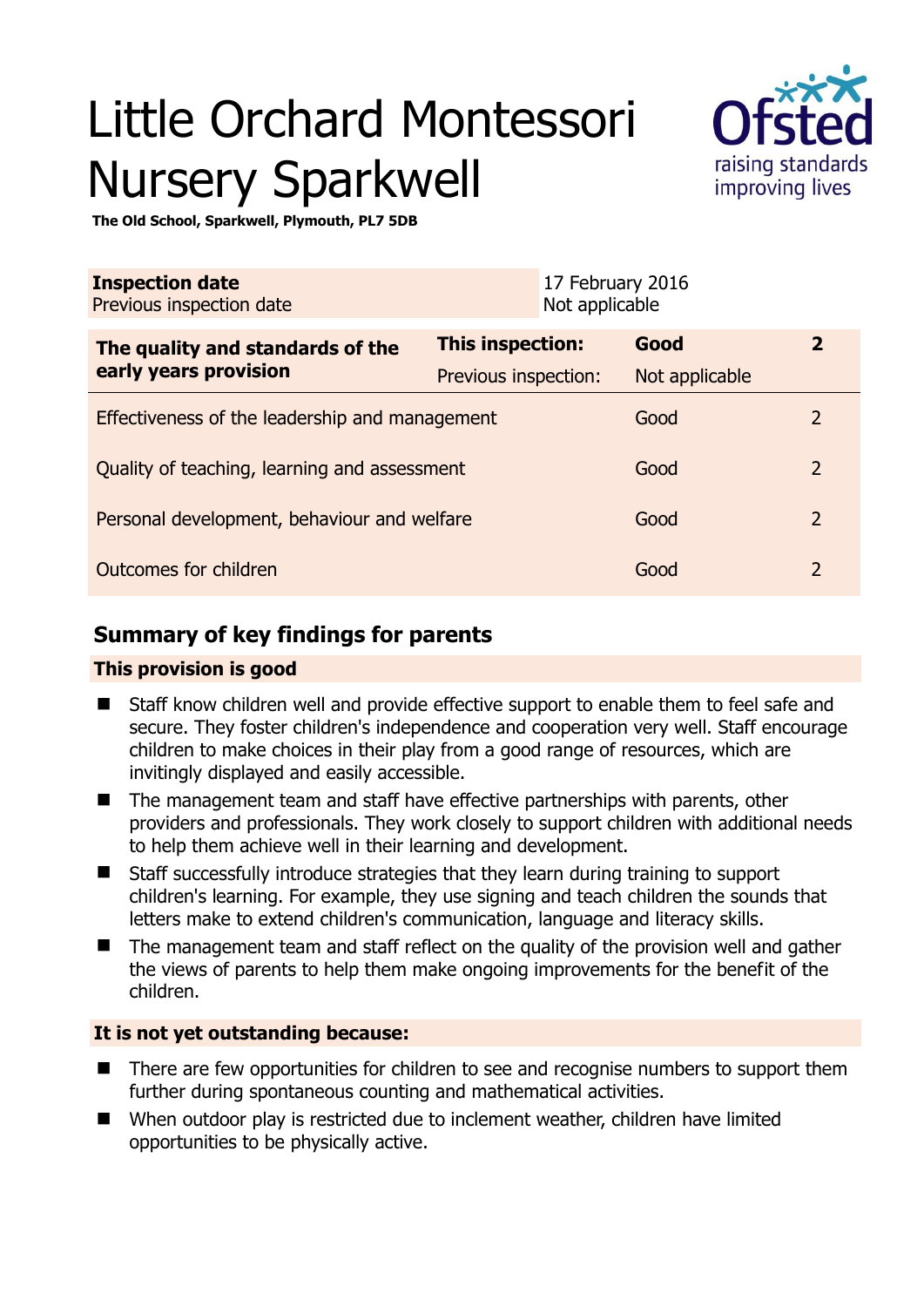# **What the setting needs to do to improve further**

#### **To further improve the quality of the early years provision the provider should:**

- $\blacksquare$  provide more opportunities for children to see and recognise numbers to further promote their mathematical development
- review routines to provide children with more frequent opportunities to be physically active, regardless of the weather.

#### **Inspection activities**

- The inspector observed activities in all areas, indoors and outdoors.
- The inspector undertook a joint observation with the manager.
- $\blacksquare$  The inspector took into account the views of parents.
- The inspector held discussions with management, staff and children.
- The inspector viewed a sample of documentation, including the setting's self-evaluation documentation, staff and children's records, accident and medication records.

#### **Inspector**

Sara Frost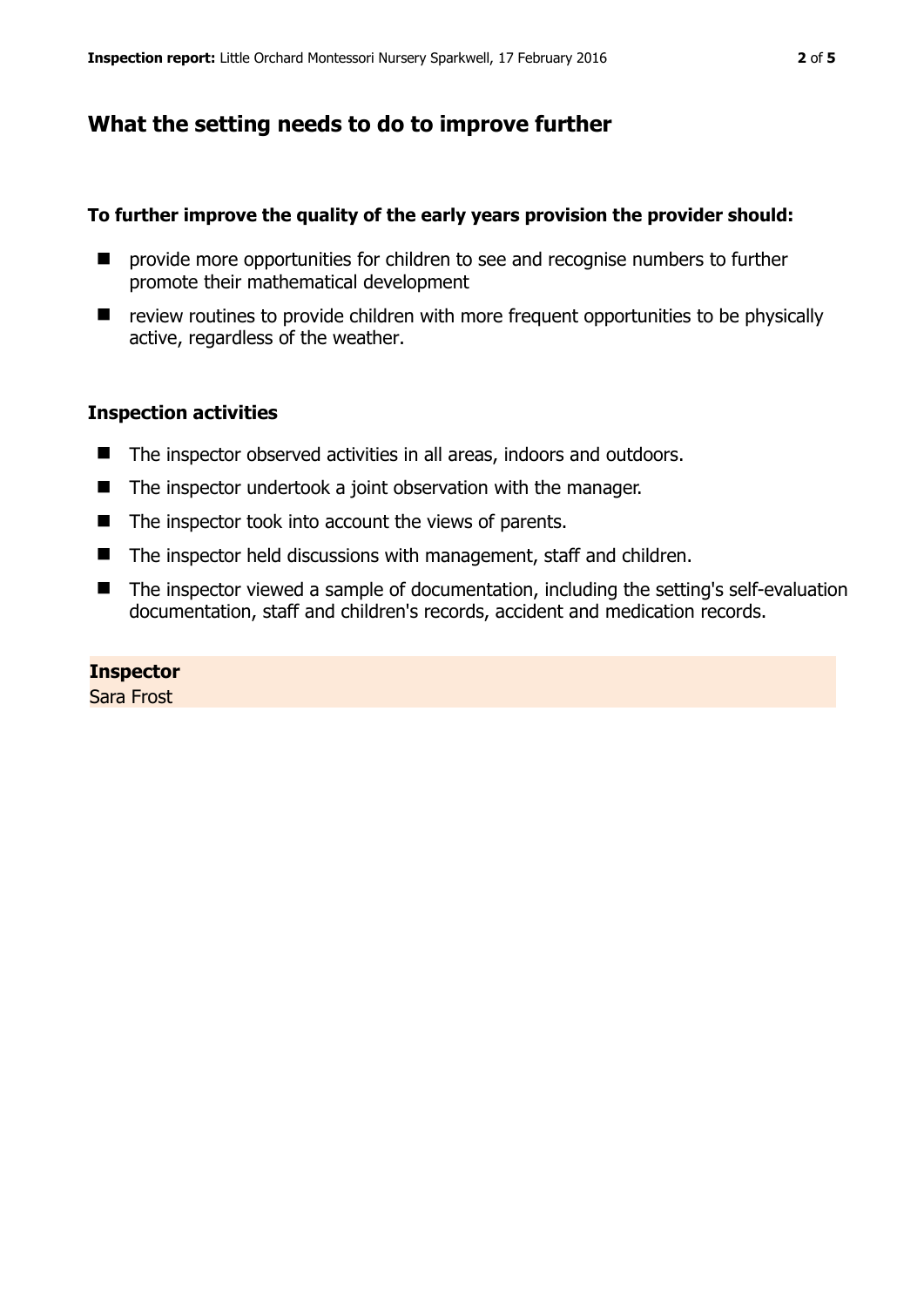# **Inspection findings**

#### **Effectiveness of the leadership and management is good**

Safeguarding is effective. The management team implements robust procedures for recruitment, training and support for staff to ensure they understand their roles and responsibilities. All staff know what to do if they have concerns about a child's welfare. Staff implement comprehensive risk assessments to keep children safe. The management team monitors and supports staff's practice and their professional development to continuously improve the quality of teaching. Management tracks children's progress effectively and works closely with staff and parents to quickly identify and close any gaps in children's learning.

## **Quality of teaching, learning and assessment is good**

Staff understand the different ways in which children learn, providing resources and activities that appeal to their interests. Children enjoy learning about space and staff use this opportunity to encourage children's concentration, small muscle development and shape recognition. For example, children focus well as they construct a space ship using different sized boxes and join them together using string. Staff support and follow younger children's interests. For example, staff lift up a child to see a digger through the nursery window and talk about it. When they go outside, they take the child to see the digger close up, watching the arm move up and down. Staff use a range of strategies to promote children's communication and vocabulary. For example, they talk and sign with the children about what the digger is doing, while comparing it to the toy vehicles in the sand pit.

## **Personal development, behaviour and welfare are good**

Staff teach children to share, take turns and play cooperatively. They encourage older children to resolve problems fairly. Staff are positive role models and encourage children to value and respect others. Staff invite parents in to share their family festivals and celebrations with the children to help them learn about diversity in meaningful ways. Children enjoy being outdoors and, overall, make good use of the well-resourced outdoor area.

## **Outcomes for children are good**

Children gain the key skills they need for their future learning and school. They are independent and have many opportunities to make choices and decisions in their play. Children share what they learn, for example, that we live on a planet called Earth. Children's behaviour is good and they enjoy the responsibility of being helpful. For example, older children help to prepare the dessert by carefully cutting up fresh fruit.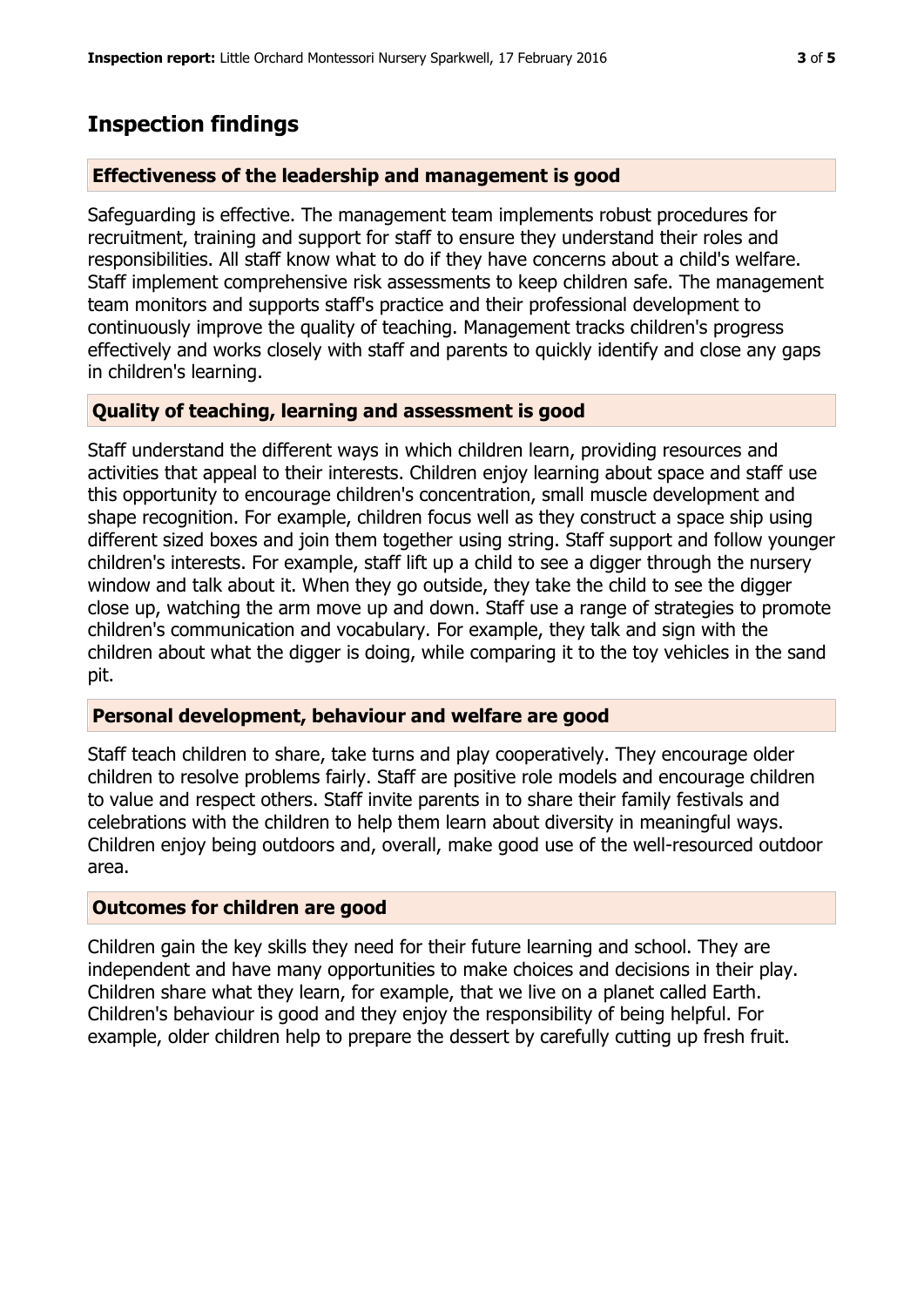# **Setting details**

| Unique reference number       | EY476308                                                                             |  |
|-------------------------------|--------------------------------------------------------------------------------------|--|
| <b>Local authority</b>        | Devon                                                                                |  |
| <b>Inspection number</b>      | 968568                                                                               |  |
| <b>Type of provision</b>      | Full-time provision                                                                  |  |
| Day care type                 | Childcare - Non-Domestic                                                             |  |
| <b>Registers</b>              | Early Years Register, Compulsory Childcare<br>Register, Voluntary Childcare Register |  |
| <b>Age range of children</b>  | $0 - 7$                                                                              |  |
| <b>Total number of places</b> | 26                                                                                   |  |
| Number of children on roll    | 46                                                                                   |  |
| <b>Name of provider</b>       | Little Orchard Montessori Nurseries Ltd                                              |  |
| Date of previous inspection   | Not applicable                                                                       |  |
| <b>Telephone number</b>       | 01752837883                                                                          |  |

Little Orchard Montessori Nursery re-registered in 2014. The nursery is located in the village of Sparkwell on the outskirts of Plymouth, Devon. It is open Monday to Friday from 8am until 6pm for 51 weeks of the year, closing for a week at Christmas and all bank holidays. The nursery is in receipt of funding for the provision of free early education for children aged two, three and four years. There are 10 members of staff in total, including a cook and the two directors. Of these, eight staff hold appropriate early years qualifications from level 2 to level 6. The nursery follows the Montessori method of education.

This inspection was carried out by Ofsted under sections 49 and 50 of the Childcare Act 2006 on the quality and standards of provision that is registered on the Early Years Register. The registered person must ensure that this provision complies with the statutory framework for children's learning, development and care, known as the Early Years Foundation Stage.

Any complaints about the inspection or the report should be made following the procedures set out in the guidance 'Complaints procedure: raising concerns and making complaints about Ofsted', which is available from Ofsted's website: www.gov.uk/government/organisations/ofsted. If you would like Ofsted to send you a copy of the guidance, please telephone 0300 123 4234, or email enquiries@ofsted.gov.uk.